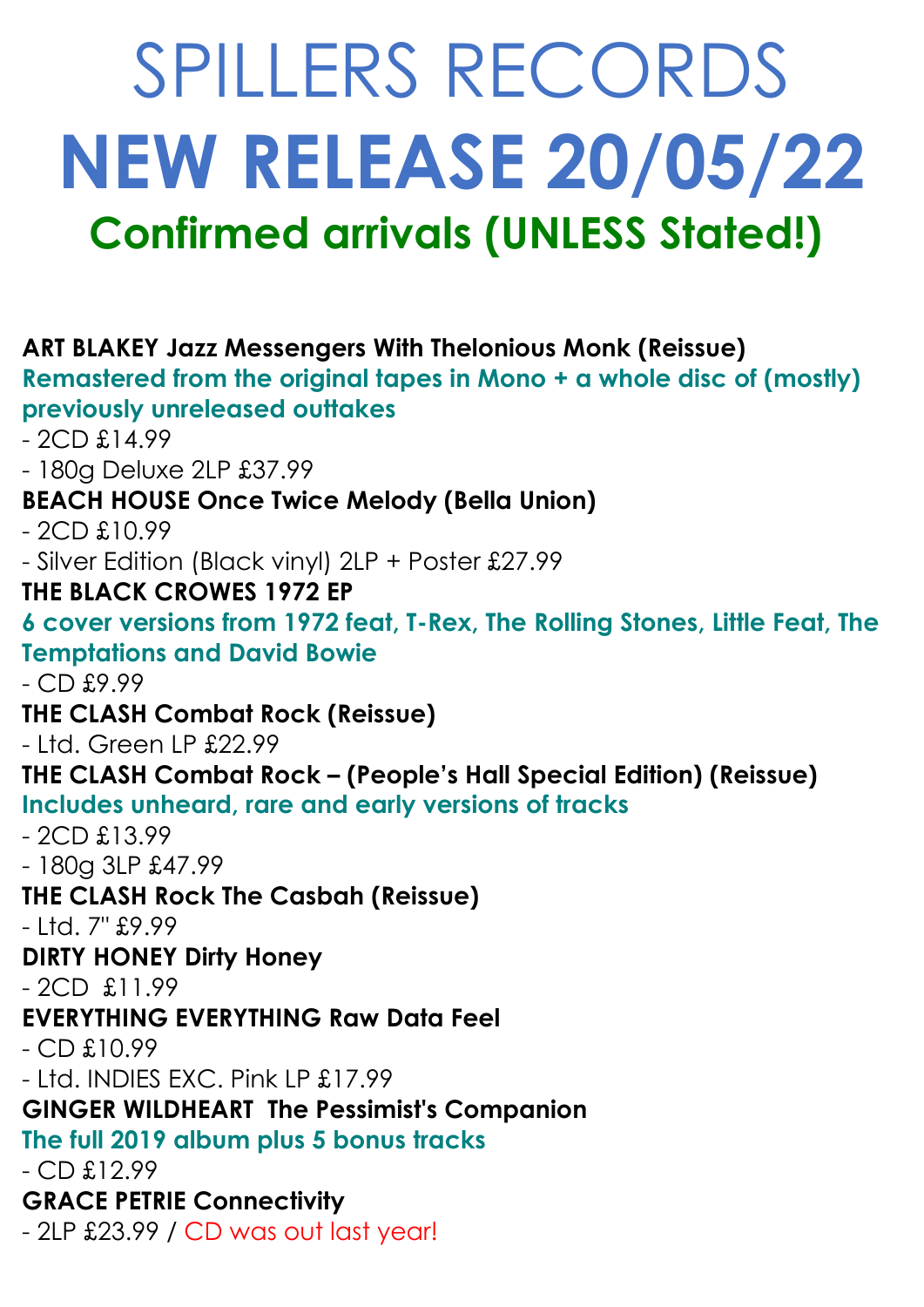### **GRANT-LEE PHILLIPS All That You Can Dream (Yep Roc)**

**A turbulent and highly musical rumination that finds the veteran singersongwriter addressing the strange fragility of life.**

 $-$  CD  $£12.99$ 

**HARRY STYLES Harry's House**

- CD £11.99

- Ltd. Retail Exc. Yellow LP + Booklet + Post Card £29.99

#### **HEIDI TALBOT Sing It For A Lifetime**

#### **Her most raw and open-hearted work to date**

- CD £10.99

**JIMI TENOR Multiversum (Bureau B)** 

 $-$  CD  $£12.99$ 

- Ltd Green LP £24.99

**JOHN MAYALL The Sun Is Shining Down**

- LP £21.99 / CD was out last year £10.99

#### **JOSE MEDELES Railroad Cadences & Melancholic Anthems**

**A drummer's tribute to guitarist John Fahey feat. M Ward, Marisa Anderson & Chris Funk**

 $-$  CD  $£12.99$ 

#### **LAURA JANE GRACE (Against Me!) At War With The Silverfish**

- Ltd. INDIES EXC. Black/Cream 10" £16.99

**LOW Things We Lost In The Fire (Kranky) (Reissue)**

- 2LP + Extra Tracks £26.99

#### **MAVIS STAPLES & LEVON HELM (The Band) Carry Me Home**

**Captured live in the summer of 2011, Carry Me Home showcases two of the past century's most iconic voices coming together in love and joy, tracing their shared roots and celebrating the enduring power of faith and music.**

- CD £9.99

- Ltd Indies Exclusive Clear LP £25.99

#### **OZZY OSBOURNE Black Rain (Reissue)**

- 2LP £24.99

#### **PALE BLUE DOTS Lots Of Dots**

**The Pale Blue Dots are: Huw 'Bunf' Bunford & Richard Chester.**

- VERY Ltd. CD £9.99

#### **PAN AMERICAN The Patience Fader (Kranky)**

**Composed during the highly isolated summer of 2020, the pieces took shape as meditations on "roots and mourning, trying to connect with those deep hidden rivers that lead to a greater communality." There's something ageless, scarred, and American about this music, both displaced and devotional, the ghost of rust belts and dust bowls looming**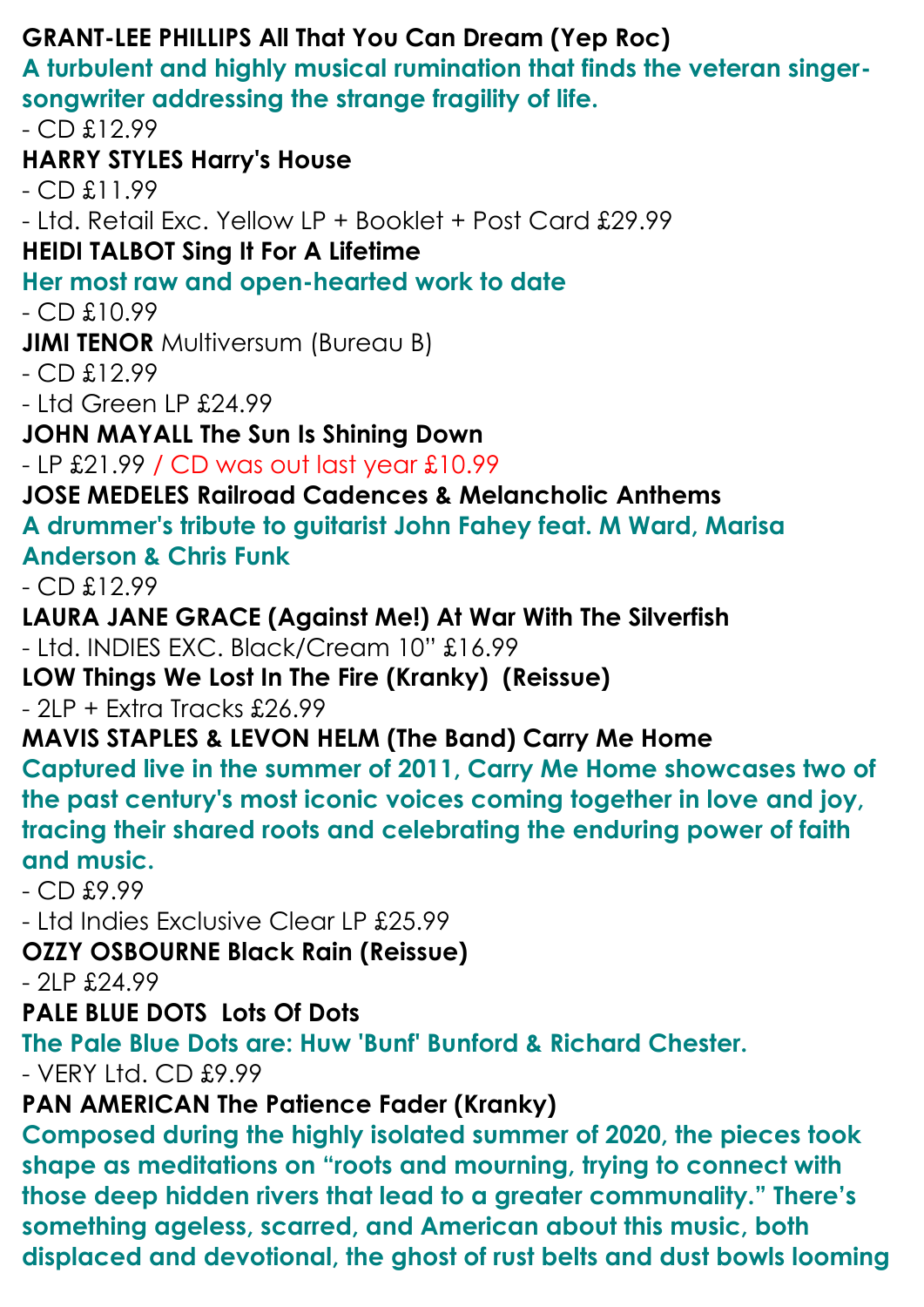**in a horizon of deepening dusk.**

- LP £24.99

**THE PINEAPPLE THIEF Give It Back (KScope)**

**Newly recorded re-worked classic tracks, now feat. Gavin Harrison** - CD/Blu-Ray Set £12.99

#### **PORRIDGE RADIO Waterslide, Diving Board, Ladder To The Sky (Secretly Canadian)**

- CD £10.99

- Ltd. INDIES EXC. Pink LP w/ Alt Art + MP3 £22.99

#### **QUINQUIS Seim (Mute)**

**Émilie Tiersen, previously releasing music under the alias of Tiny Feet, changed her artist name as a homage to her personal and family history by referencing her maiden name, whilst symbolising a new beginning musically.**

 $-$  CD  $£10.99$ 

- **DINKED EDITION Clear w/ orange wisps LP** + Flexi disc (exclusive cover version) + Signed & numbered print, Limited pressing of 400 £21.99 / - Clear LP (Due 1/7/22) £19.99

#### **RILO KLIEY Take Offs And Landings (Reissue)**

- 20th Anniversary Indies Exclusive White 2LP + MP3 £31.99

## **ROLLING BLACKOUTS COASTAL FEVER Endless Rooms (Sub Pop)**

 $-$  CD  $£10.99$ 

- Ltd. Indies Exclusive Yellow LP £20.99

**THE ROLLING STONES** Live At The El Mocambo 1977

- 2CD £17.99

#### **SOAK If I Never Know You Like This Again (Rough Trade)**

- CD £9.99

- Eco Colour LP £20.99

#### **SUBJECTIVE (Goldie) The Start Of No Regret**

#### **Guests include Greentea Peng and Tom Misch!**

- CD £10.99

- Ltd. Pink 2LP £24.99

#### **TONY ALLEN Secret Agent (World Circuit) (Reissue)**

- 2022 Remaster 180g 2LP w/ Booklet £25.99

#### **TRAIN Am Gold**

 $-$  CD  $£10.99$ 

#### **VAN MORRISON What's It Gonna Take**

 $-$  CD  $£11.99$ 

- Ltd. Grey 2LP £26.99

#### **VASHTI BUNYAN Just Another Diamond Day (Reissue)**

- Ltd. Clear LP £18.99